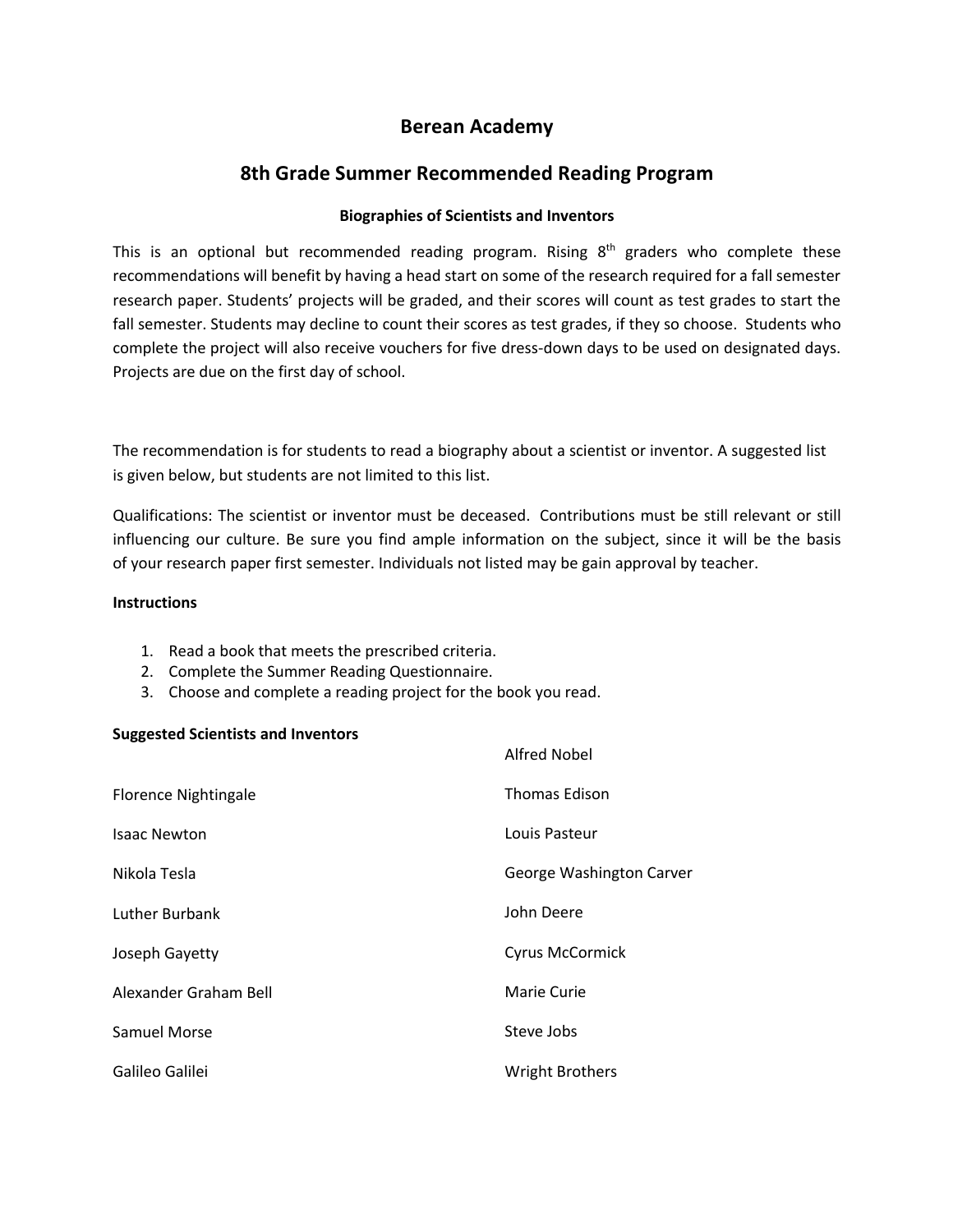## **BEREAN ACADEMY**

### SUMMER READING PROJECT CHOICES

6-12<sup>TH</sup> GRADES, excluding 9th Grade (Separate Project)

### **CREATE A COMIC STRIP**

Create a comic strip that illustrates the plot sequence highlighting a conflict in the book. Your comic strip MUST have a **minimum** of 10 cells **with dialogue bubbles***.* Comics can be hand-drawn or computer graphics—but not cut & paste illustrations. Use a **10 x 13 or larger** poster board for your strip.

## **FRONT PAGE NEWS**

Design a front page of a newspaper with headlines and a story about what happened in the book. There must be at least ONE picture on the front page. You may have multiple articles—as long as they all in regard to the book you have read. Look at other newspapers for creative ideas for the layout and your story/stories. Submit a **10 x 13-sized** newspaper front page. The type should be TIMES NEW ROMAN— 12 FONT.

## **DESIGN AN ILLUSTRATED BOOK COVER**

Create an **ORIGINAL book** cover that illustrates your story. You may use any kind of art supplies that allows your personal creativity to shine! (paints, markers, crayons, ink, pastels, nail polish, etc.). The cover must be hand-drawn or **original** computer graphics—no cut & paste illustrations. Design both a front and back cover of your book. Include all important information about the book (200 word minimum) and information about your author (50 word minimum)—you may want to make front and back flaps to help accommodate all the information. Also includes the price and other elements that may be on a book cover.

### **SHOEBOX DIORAMA**

Use a shoebox to create a diorama depicting the setting of one of the events in your book. Write an accompanying page to explain the connection between your chosen setting and how that reflects upon the meaning of the plot. Submit a one-age, double-spaced explanation of your project (minimum 250 words). TYPED IN TIMES NEW ROMAN SIZE 12 FONT

# **PAINT A PORTRAIT**

Draw/Paint a picture of one of the characters in the story who is described well. Using quotes from the book, point out the different things about the character on your picture. Submit at least 10 quotes from the book (along with the page number for each one) and a 100-word (minimum) summary of the book. TYPED in TIMES NEW ROMANS 12 FONT.

# **CREATE A POWERPOINT PRESENTATION**

Create a PowerPoint presentation about your book. You should cover the following elements of a story: setting, character, plot, conflict, theme, point of view, tone, style. Include pictures that represent your ideas of these elements of the story, The PowerPoint must be at least 12 slides and include both text and graphics.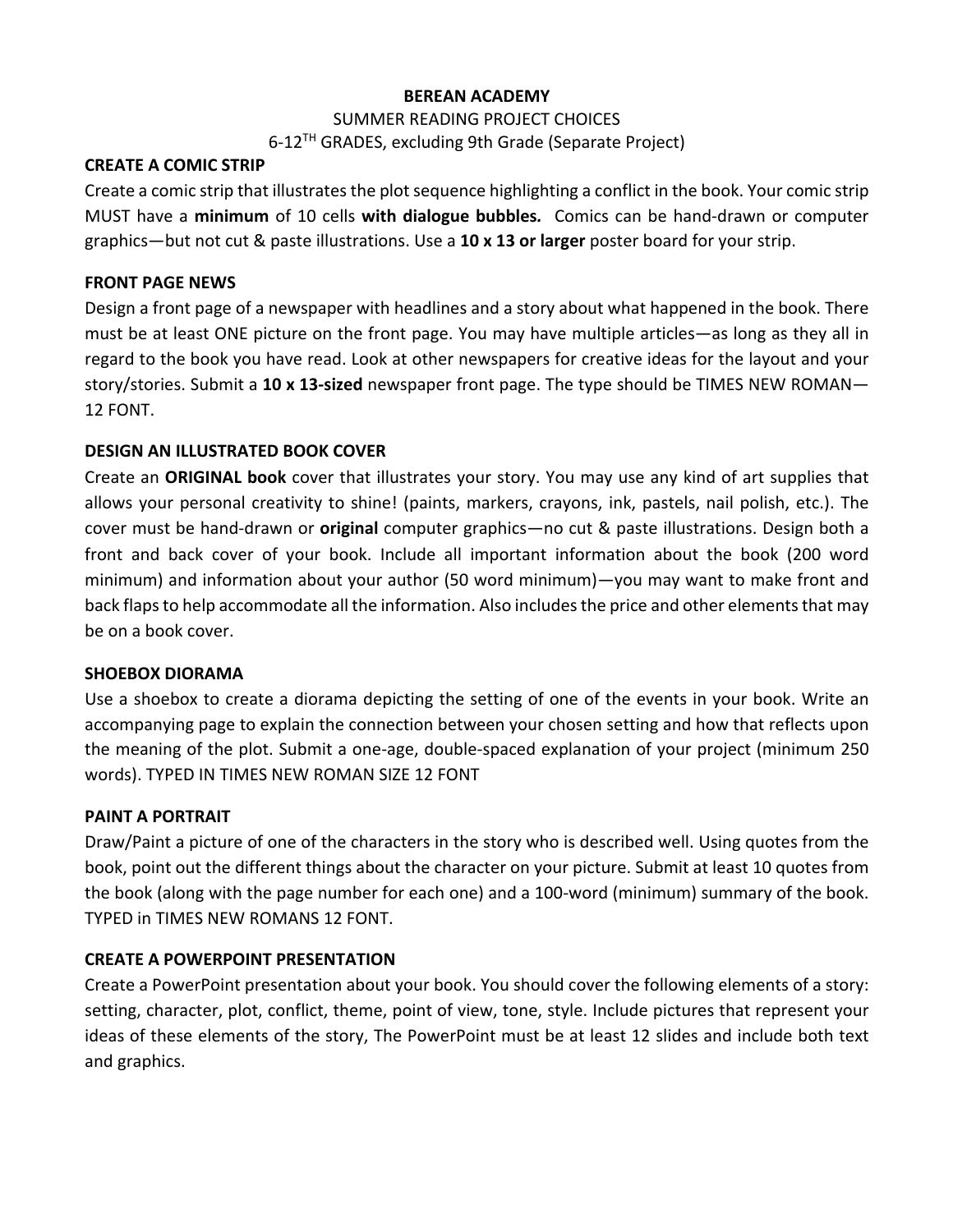# **BEREAN ACADEMY**

#### 2022 SUMMER READING QUESTIONNAIRE

#### **Rising Eighth Graders**

#### **BOOK INFORMATION:**

1. Author's name (last name first):

2. Title of book:

- 3. Publisher:
- 4. Copyright Date:

- 1. Name of inventor or scientist:
- 2. What is the global contribution that your subject has made to society?